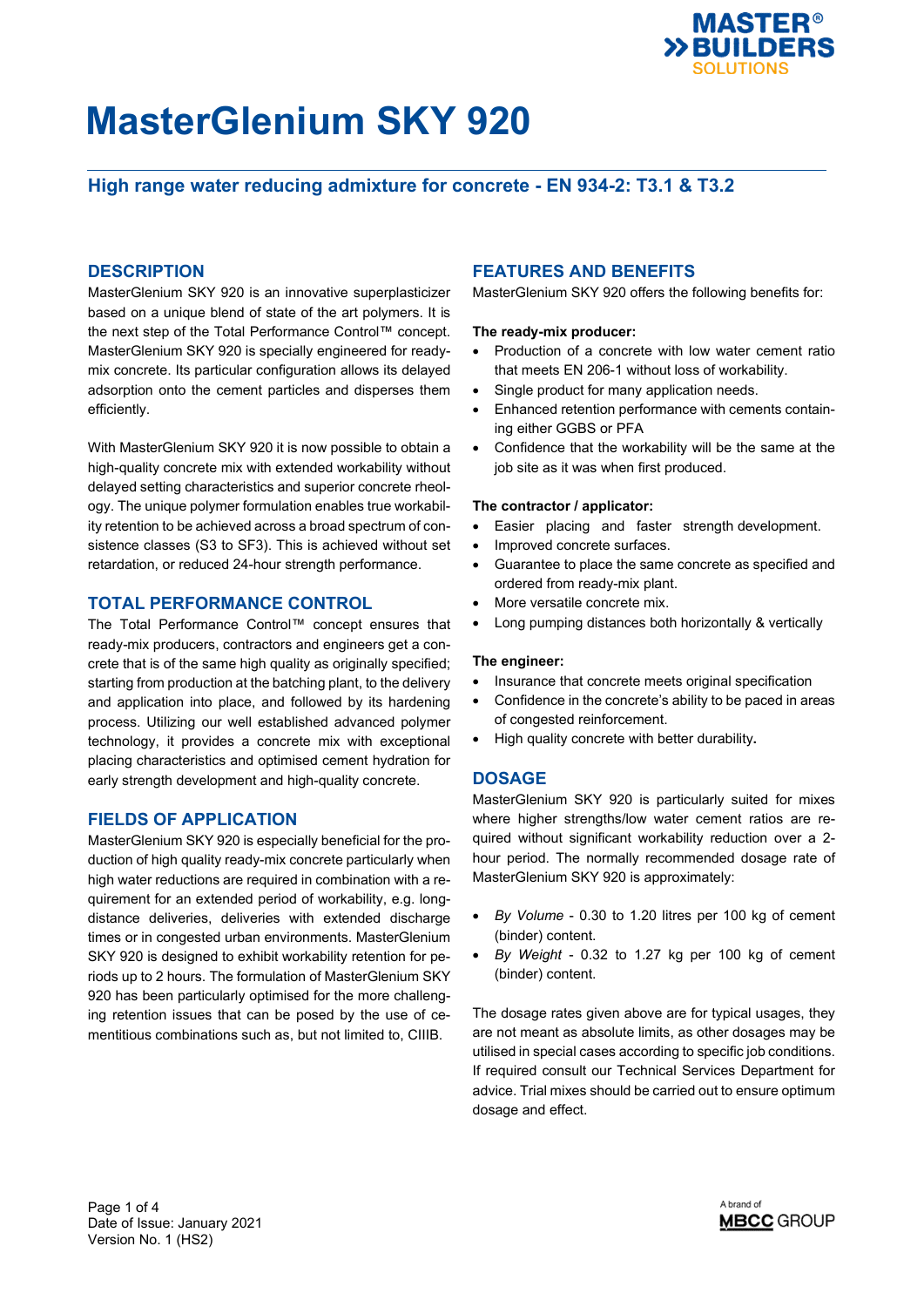

## **High range water reducing admixture for concrete - EN 934-2: T3.1 & T3.2**

Where the concrete is to be machine finished by utilising power float or power trowelling methods, we recommend that you contact the Technical Services Department for dosage rate guidance.

#### **MIXING**

MasterGlenium SKY 920 is a ready-to-use admixture to be added to the concrete as a separate component. Optimal results are obtained if MasterGlenium SKY 920 is dispensed into the concrete mix after the addition of the first 80% of the mixing water, i.e. when all solids are wetted out. Avoid adding the admixture to the dry aggregates and cement.

#### **COMPATIBILITY**

MasterGlenium SKY 920 can be used with all types of EN 197 Cements. For use with other special cements, contact our Technical Services Department.

MasterGlenium SKY 920 should not be pre-mixed with other admixtures. If other admixtures are to be used in concrete containing MasterGlenium SKY 920 they must be dispensed separately.

In order to optimize special requirements, the use of the following complementary additives is suggested:

- Viscosity modifying agent MasterMatrix to produce Smart Dynamic Concrete or Self Compacting Concrete.
- Air entraining agent MasterAir to improve frost/thaw resistance.

When such complimentary admixtures are required it is important that laboratory trials are performed, prior to any supply, to determine the respective dosages of any complimentary admixture, and the suitability, in the fresh and hardened state, of the resultant concrete. In these circumstances, we recommend that you consult our Technical Services Department for further advice.

If consistence retention periods of greater than 2 hours are required, we recommend using products from our MasterSure range.

#### **PACKAGING**

MasterGlenium SKY 920 is supplied in Bulk, 1000-litre IBC's and 15-litre containers.

### **CONTACT DETAILS**

Master Builders Solutions UK Ltd. Swinton Hall Road, Swinton, Manchester, M27 4EU Tel: +44 (0) 161 727 6300 www.master-builders-solutions.com/en-gb

Page 2 of 4 Date of Issue: January 2021 Version No. 1 (HS2)

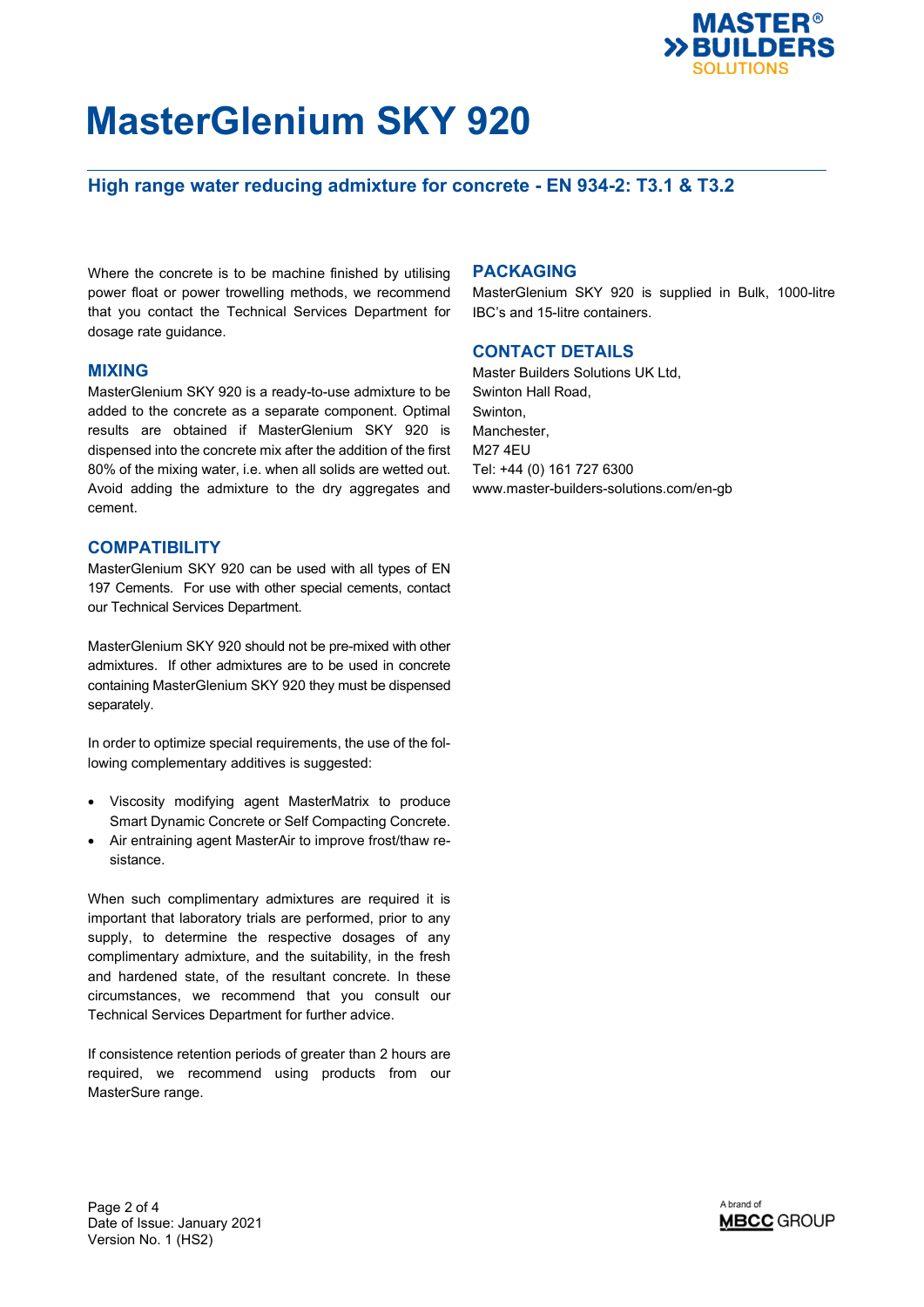

## **High range water reducing admixture for concrete - EN 934-2: T3.1 & T3.2**

| <b>Product Data</b>           |                                                                                                                                                                                                                                                                                                                  |
|-------------------------------|------------------------------------------------------------------------------------------------------------------------------------------------------------------------------------------------------------------------------------------------------------------------------------------------------------------|
| Appearance:                   | Brown liquid                                                                                                                                                                                                                                                                                                     |
| Specific gravity @ 20°C:      | $1.08 \pm 0.02$ g/cm <sup>3</sup>                                                                                                                                                                                                                                                                                |
| pH-value:                     | $5.5 \pm 1$                                                                                                                                                                                                                                                                                                      |
| Alkali content (%):           | $\leq$ 2.00 by mass                                                                                                                                                                                                                                                                                              |
| Chloride content (%):         | $\leq 0.10$ by mass                                                                                                                                                                                                                                                                                              |
| Sulphate (SO <sub>3</sub> %): | $\leq 0.10$ by mass                                                                                                                                                                                                                                                                                              |
| Corrosion behaviour:          | Contains only components according to BS EN 934-<br>1:2008, Annex A.1                                                                                                                                                                                                                                            |
| Air Content:                  | Fulfilled                                                                                                                                                                                                                                                                                                        |
| Water reduction:              | $\geq$ 12% of Reference mix                                                                                                                                                                                                                                                                                      |
| Increase in consistence:      | Increase of ≥ 120mm from initial slump or ≥ 160mm from<br>initial flow                                                                                                                                                                                                                                           |
| Retention of consistence:     | At 30 mins ≥ Reference mix at initial                                                                                                                                                                                                                                                                            |
| Compressive strength:         | Fulfilled                                                                                                                                                                                                                                                                                                        |
| Durability:                   | <b>NPD</b>                                                                                                                                                                                                                                                                                                       |
| Dangerous substances:         | <b>NPD</b>                                                                                                                                                                                                                                                                                                       |
| <b>Logistics</b>              |                                                                                                                                                                                                                                                                                                                  |
| Shelf life:                   | 12 months if stored according to manufacturer's instructions<br>in unopened container.                                                                                                                                                                                                                           |
| Storage conditions:           | Store in original sealed containers and at temperatures be-<br>tween 5°C and 30°C. Store under cover, out of direct sun-<br>light and protect from extremes of temperature. Failure to<br>comply with the recommended storage conditions may re-<br>sult in premature deterioration of the product or packaging. |
| Handling and transportation:  | Refer to MasterGlenium SKY 920 Safety Data Sheet                                                                                                                                                                                                                                                                 |
| Disposal:                     | Refer to MasterGlenium SKY 920 Safety Data Sheet                                                                                                                                                                                                                                                                 |



**EN 934-2 : T3.1 & T3.2** Declaration of Performance can be found at www.master-builders-solutions.com/en-gb